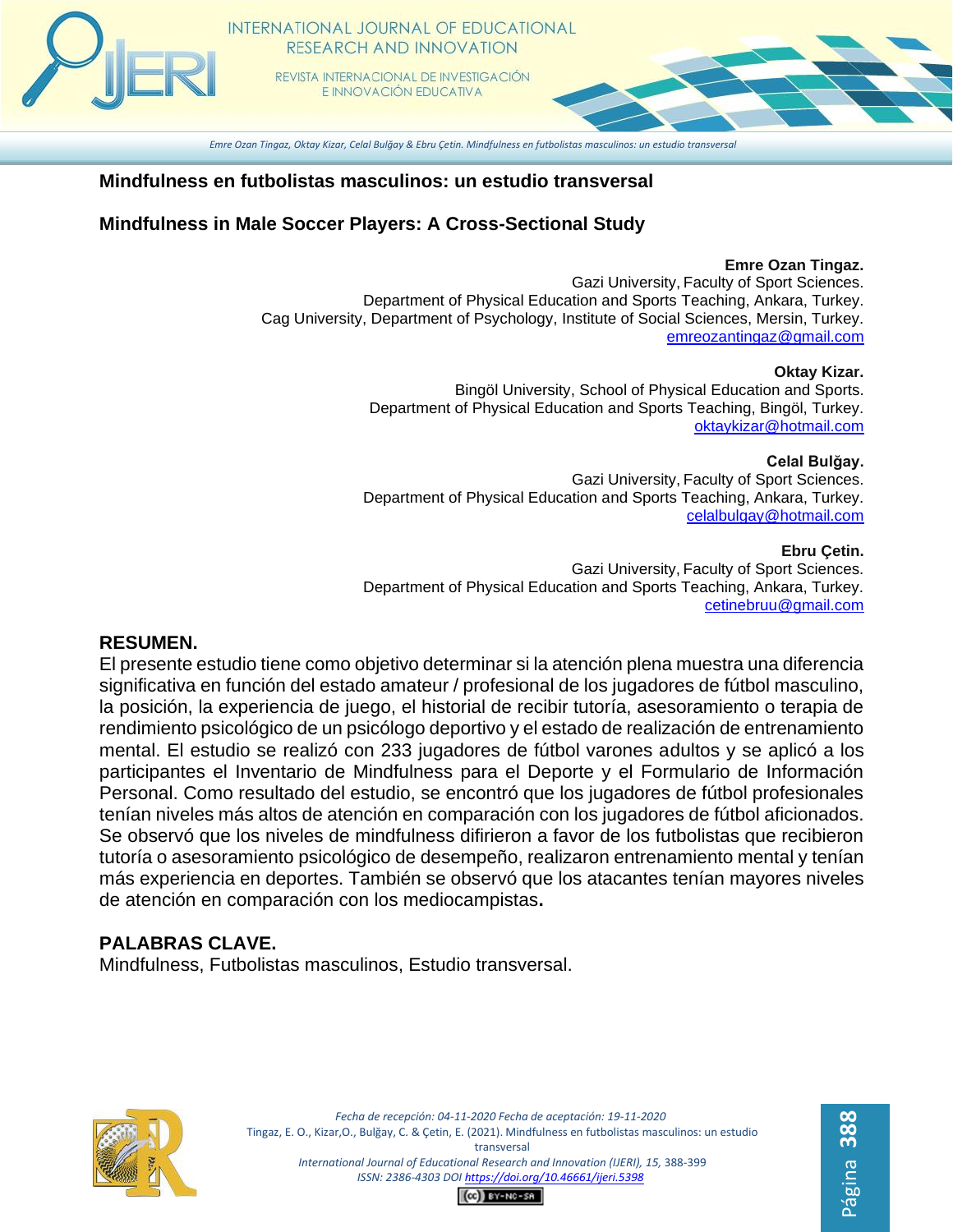

*Emre Ozan Tingaz, Oktay Kizar, Celal Bulğay & Ebru Çetin. Mindfulness en futbolistas masculinos: un estudio transversal*

#### **ABSTRACT.**

The present study aims to determine whether mindfulness shows a significant difference based on the male soccer players' amateur/ professional status, position, playing experience, history of receiving mentorship, psychological performance counselling or therapy from a sports psychologist, and status of performing mental training. The study was carried out with 233 adult male soccer players and the Mindfulness Inventory for Sport and Personal Information Form was applied to the participants. As a result of the study, it was found that professional soccer players had higher mindfulness levels compared to amateur soccer players. It was observed that mindfulness levels differed in favor of soccer players who received mentorship or psychological performance counselling, performed mental training and had more experience in sports. It was also observed that attackers had higher mindfulness levels compared to midfielders.

## **KEYWORDS**.

Mindfulness, Male soccer players, Cross-sectional study.

## **1. Introduction.**

Mindfulness is defined as the nonjudgmental and deliberate awareness that emerges through paying attention to the experiences in the present moment (Kabat-Zinn, 2003). While previous studies on mindfulness were initially conducted in relation to clinical populations for the most part (Bowen & Enkema, 2014; Reibel, Greeson, Brainard & Rosenzweig, 2001), the number of studies in the field of sports psychology examining the effects of mindfulness on particularly athletic performance has been rapidly increasing (Bühlmayer, Birrer, Röthlin, Faude & Donath, 2017; Zhang et al., 2016; Moen, Abrahamsen & Furrer, 2015; Pineau, Glass & Kaufman, 2014). It can be seen as an important function that mindfulness increases performance by affecting the non-pathological psychological factors that hinder athletic performance. For example, while mindfulness-based practices were found to be functional for non-optimal anxiety, which hinders athletic performance (Scott-Hamilton, Schutte & Brown, 2016), it was also reported that there was a negative relationship between ruminative thoughts and mindfulness (Deyo, Wilson, Ong & Koopman 2009). The functionality of mindfulness in increasing athletic performance is not limited to these findings. While mindfulness plays an important role for athletes in terms of positive affectivity, it was reported to have a negative relationship with exhaustion (Gustafsson, Skoog, Davis, Kenttä & Haberl, 2015). In a previous study conducted with athlete students, it was found that awareness and non-judgment, which are sub-dimensions of mindfulness, were negative predictors of the participants' daily stress levels (Kaiseler, Poolton, Backhouse & Stanger, 2017). In another study conducted with athletes, it was stated that mindfulness could improve well-being and reduce stress (Shannon et al., 2020). In a study conducted with individual and team athletes, it was found that athletes with national rankings had a higher mindfulness average in the refocus sub-dimension compared to athletes with no rankings (Tingaz, 2020a). In another study it was determined that the athletes with high performance had higher mindfulness levels (Bulğay, Tingaz, Bayraktar & Çetin, 2020). Mindfulness-based practices may suitable for both individual and team athletes. In addition to the studies conducted with athletes in various branches, the

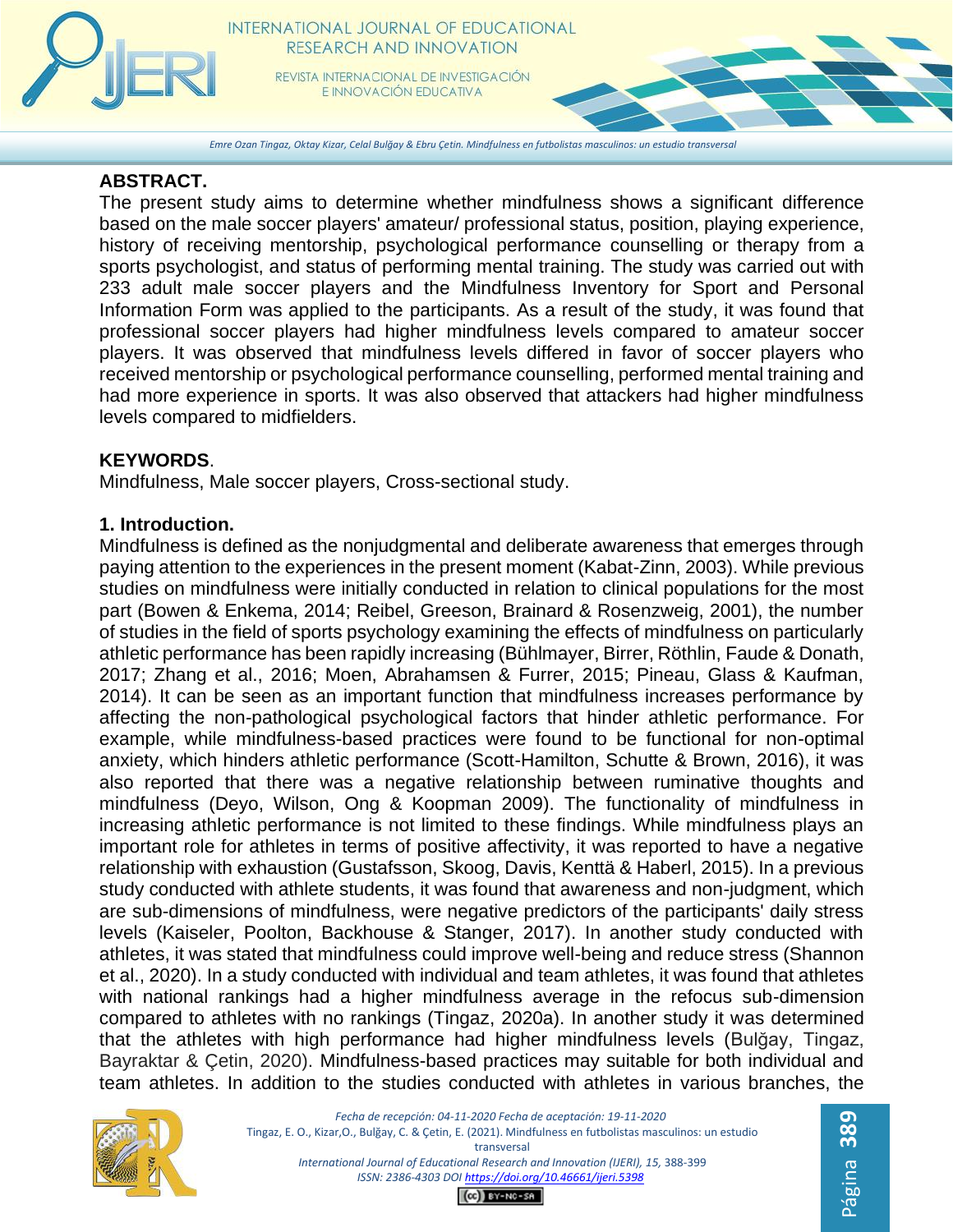

functionality of mindfulness-based intervention programs on soccer, which has an important position among team sports, was also shown in previous studies. For example, it was found in a previous study that an 8-week mindfulness-based soccer program improved the athletic performance of soccer players (Carraça et al., 2018). In another study conducted by soccer

players, it was stated that mindfulness-based programs could improve the attentiveness of athletes and reduce their risk of injury (Ivarsson et al., 2015). Mindfulness-based and neurofeedback-based intervention programs were compared on soccer players and it was reported that the use of mindfulness-based programs for reducing the anxiety of soccer players was significantly more effective compared to the use of neurofeedback-based programs (Zadkhosh et al., 2018). In an experimental study conducted with soccer players, it was stated that mindfulness exercises played an important role in cognitive emotion regulation (Asadi et al., 2016).

Soccer is a game that can be played by a wide range of age groups and audiences. Therefore, in the present study, it is of importance to examine the relationship of mindfulness in soccer players with different variables and investigate the players based on more specific demographic features. For this reason, the present study aims to determine whether mindfulness shows a significant difference based on the players' amateur/professional status, position, playing experience, history of receiving mentorship, psychological performance counselling or therapy from a sports psychologist, and status of performing mental training.

# **2. Methods.**

This study was approved by the Gazi University Ethics Committee, Turkey (number: 2020- 345) and written informed consent was obtained from each participant according to the declaration of Helsinki.

# *Study Model.*

The present study was modelled as a cross-sectional study. In this type of survey study, participants' opinions regarding a topic or event, or their features such as interests, skills, abilities and attitudes are determined while data measurement is performed at once and samples are larger compared to other types of studies (Karasar, 2017).

# *Participants.*

In the power analysis performed using the "G. Power-3.1.9.2" program, when the effect size was taken as 0.25 and the significance level was taken as F=0.05, it was estimated that 93% power will be established with a total of 233 soccer players (Cohen, 1988). Accordingly, a total of n=233 male soccer players playing for different clubs in Turkey in the year 2020 with amateur (n=160) or professional (n=73) licenses participated in the present study. The participants had an age average of  $(22.62\pm6.86)$ , a weight average of  $(68.90\pm9.43)$  kg, a height average of (176.64 $\pm$ 7.03) cm and a playing experience average of (8.98 $\pm$ 5.40) years.





 $CO$  $EY-NC-SA$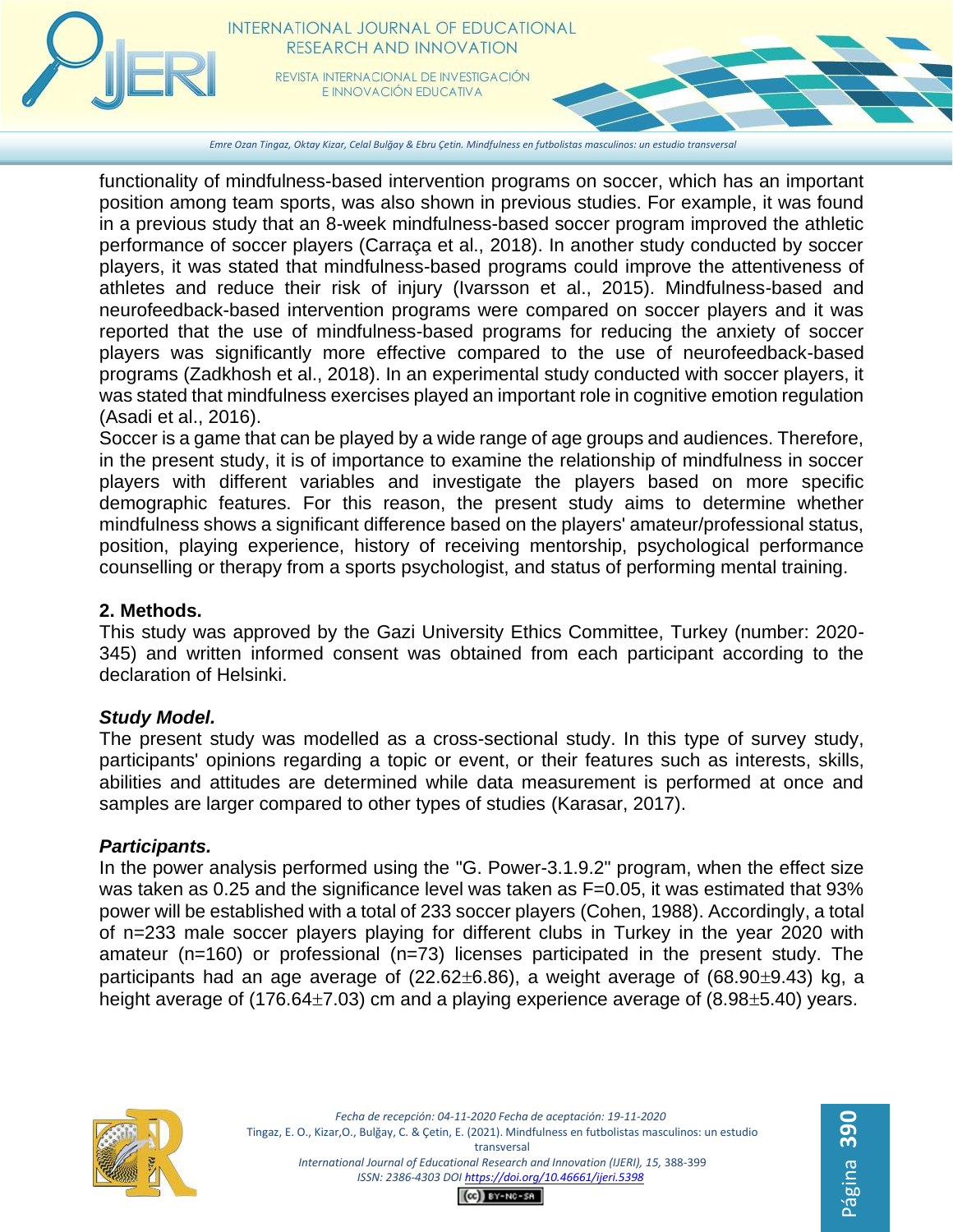

# INTERNATIONAL JOURNAL OF EDUCATIONAL RESEARCH AND INNOVATION

REVISTA INTERNACIONAL DE INVESTIGACIÓN E INNOVACIÓN EDUCATIVA

*Emre Ozan Tingaz, Oktay Kizar, Celal Bulğay & Ebru Çetin. Mindfulness en futbolistas masculinos: un estudio transversal*

#### **Measures.**

#### *Personal Information Form.*

This form consists of demographic information regarding the participants' age, weight, height, playing experience, position, amateur/professional status, playing experience, history of receiving mentorship, psychological performance counselling or therapy from a sports psychologist, and status of performing mental training.

## *Procedure.*

Data collection was carried out online through Google Forms. The Personal Information Form and the Mindfulness Inventory for Sport were used. In addition to the Personal Information Form, it was explained to the participants in written form that they were informed in detail regarding the purpose of the study, that the study was scientific, that they were expected to be objective while giving answers, and that providing accurate information was very important in terms of study results. The data were collected during the season.

*Mindfulness Inventory for Sport (MIS):* The Mindfulness Inventory for Sport developed by Thienot et al. (2014) was adapted into Turkish by Tingaz (2020b). The inventory consists of three sub-dimensions as "Awareness", "Non-Judgment" and "Refocus". The "Awareness" sub-dimension consists of the first 5 items  $(1, 2, 3, 4, 5)$  while "Non-Judgment" (reverse score items) consists of the following 5 items (6, 7, 8, 9, 10) and "Refocus" consists of the last 5 items (11, 12, 13, 14, 15). The Cronbach's Alpha Internal Consistency Coefficient was calculated as .82 for the inventory, α=.81 for the "Awareness" sub-dimension, α=.70 for "Non-Judgment" and α=.77 for "Refocus".

## *Data Analyses.*

The analysis of the data obtained from the inventory was performed using SPSS 25.0. The data of 9 participants with missing answers were excluded and the analyses were performed on the data of the remaining 233 participants. Following the examination of the data, the Mindfulness total scores of the participants were calculated and outlier analyses were performed. Afterwards, the skewness and kurtosis coefficients were calculated to test for the normality of data. It was determined that the data were normally distributed in both the inventory total score and the sub-dimensions (Kline, 2011).

The independent t-test was performed in the comparisons based on the variables of amateur/professional status, status of performing mental training and history of receiving mentorship, psychological performance counselling or therapy from a sports psychologist while the one-way analysis of variance (ANOVA) was performed in the comparisons based on the variables of playing experience and position. The Bonferroni multiple comparison technique was used to determine the source of the significant difference determined as a result of ANOVA p<.05 was considered as statistically significant.



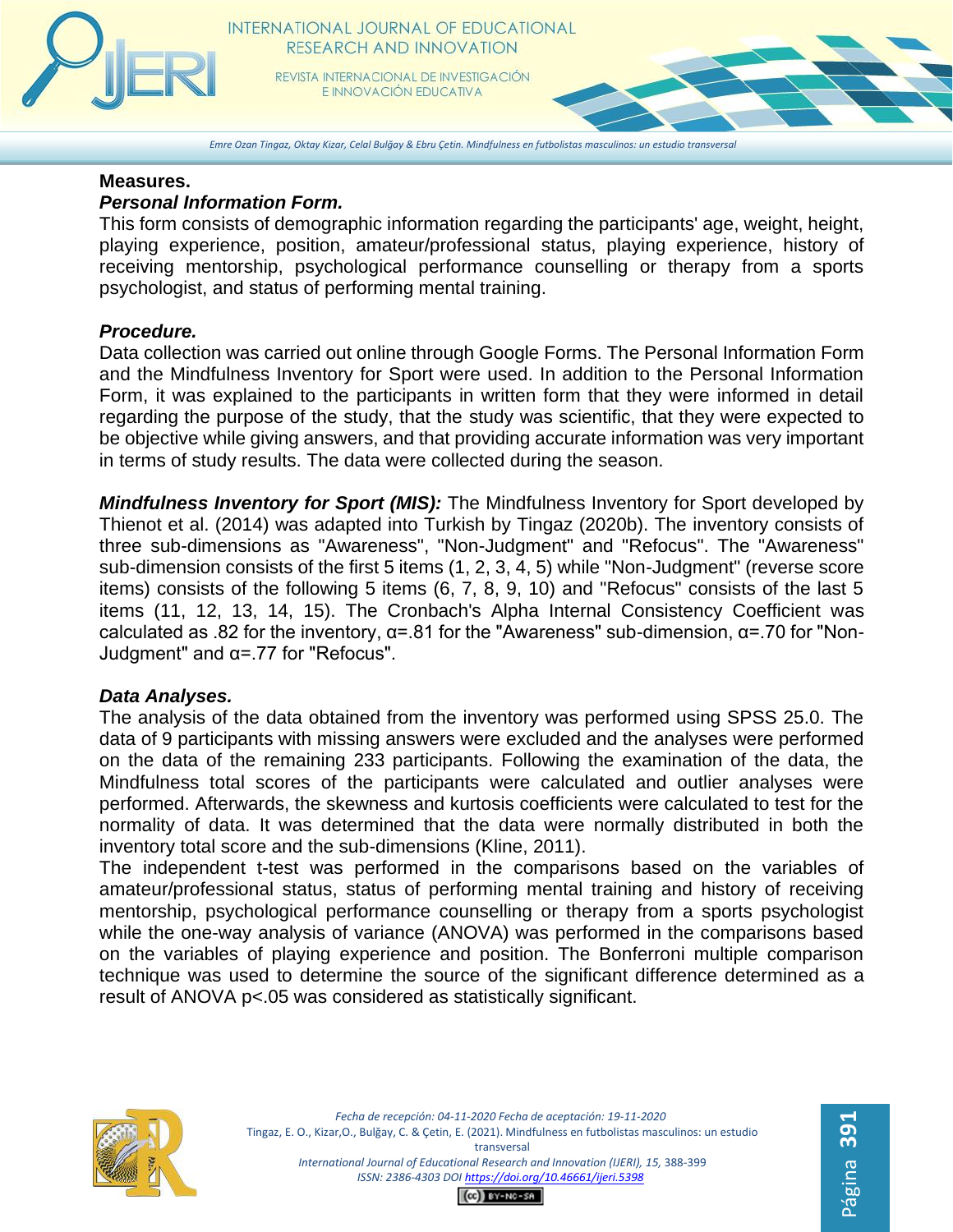

*Emre Ozan Tingaz, Oktay Kizar, Celal Bulğay & Ebru Çetin. Mindfulness en futbolistas masculinos: un estudio transversal*

# **3. Results.**

# **Table 1. T-Test Results Based on the Amateur/Professional Status Variable**

| <b>Variable</b>          | Group        | n   | $\overline{\mathsf{x}}$ | Sd   |          | р       |
|--------------------------|--------------|-----|-------------------------|------|----------|---------|
| Awareness                | Professional | 73  | 5.08                    | .737 | $-2.360$ | $.019*$ |
|                          | Amateur      | 160 | 4.81                    | .856 |          |         |
| Non-Judgment             | Professional | 73  | 2.38                    | .996 | 1.431    | .154    |
|                          | Amateur      | 160 | 2.58                    | .969 |          |         |
| <b>Refocus</b>           | Professional | 73  | 4.96                    | .426 | $-1.898$ | .059    |
|                          | Amateur      | 160 | 4.73                    | .435 |          |         |
| <b>Total Mindfulness</b> | Professional | 73  | 4.14                    | .043 | $-1.723$ | .086    |
|                          | Amateur      | 160 | 4.04                    | .42  |          |         |

# **T-Test Results Based on the Status of Performing Mental Training Variable**

| <b>Variable</b>          | Group | n   |      | Sd    |        | р       |
|--------------------------|-------|-----|------|-------|--------|---------|
| Awareness                | Yes   | 150 | 4.98 | .815  | 2.495  | $.037*$ |
|                          | No    | 83  | 4.74 | .836  |        |         |
| Non-Judgment             | Yes   | 150 | 2.48 | 1.007 | $-655$ | .513    |
|                          | No    | 83  | 2.57 | .932  |        |         |
| <b>Refocus</b>           | Yes   | 150 | 4.91 | .885  | 2.487  | $.013*$ |
|                          | No    | 83  | 4.60 | .896  |        |         |
| <b>Total Mindfulness</b> | Yes   | 150 | 4.12 | .443  | 2.568  | $.011*$ |
|                          | No    | 83  | 3.97 | .401  |        |         |

**T-Test Results Based on the History of Receiving Mentorship, Psychological Performance Counselling or Therapy from a Sports Psychologist Variable**

| <b>Variable</b>          | Group     | n   | $\overline{\mathsf{x}}$ | Sd    |        | р       |
|--------------------------|-----------|-----|-------------------------|-------|--------|---------|
| Awareness                | Yes       | 150 | 4.98                    | .815  | 2.495  | $.037*$ |
|                          | <b>No</b> | 83  | 4.74                    | .836  |        |         |
| Non-Judgment             | Yes       | 150 | 2.48                    | 1.007 | $-655$ | .513    |
|                          | <b>No</b> | 83  | 2.57                    | .932  |        |         |
| Refocus                  | Yes       | 150 | 4.91                    | .885  | 2.487  | $.013*$ |
|                          | No        | 83  | 4.60                    | .896  |        |         |
| <b>Total Mindfulness</b> | Yes       | 150 | 4.12                    | .443  | 2.568  | $.011*$ |
|                          | No        | 83  | 3.97                    | .401  |        |         |

\**p< .05*



*Fecha de recepción: 04-11-2020 Fecha de aceptación: 19-11-2020* Tingaz, E. O., Kizar,O., Bulğay, C. & Çetin, E. (2021). Mindfulness en futbolistas masculinos: un estudio transversal *International Journal of Educational Research and Innovation (IJERI), 15,* 388-399 *ISSN: 2386-4303 DO[I https://doi.org/10.46661/ijeri.5398](https://doi.org/10.46661/ijeri.5398)*

Página **392**

 $(G)$  BY-NC-SA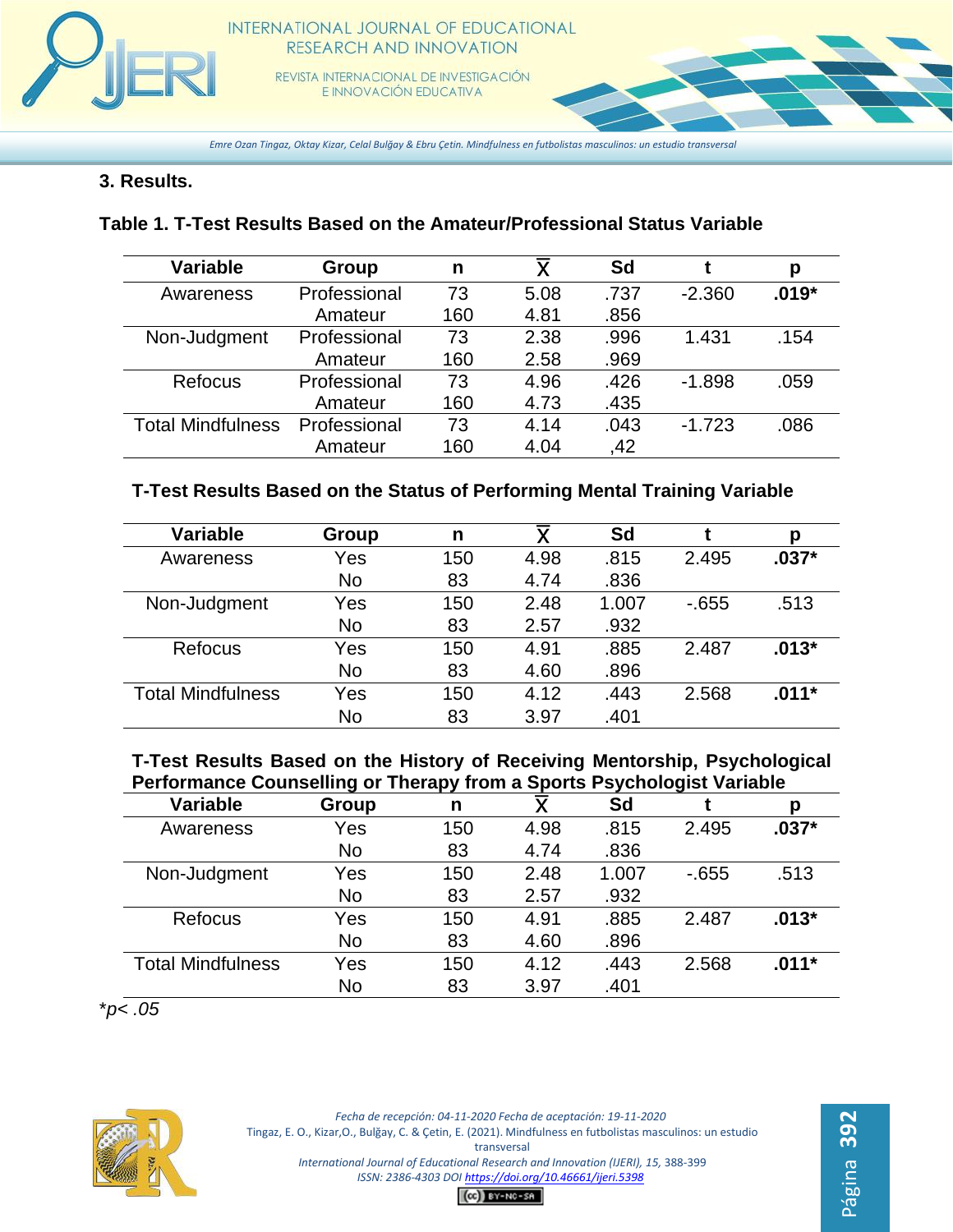

#### INTERNATIONAL JOURNAL OF EDUCATIONAL RESEARCH AND INNOVATION

REVISTA INTERNACIONAL DE INVESTIGACIÓN E INNOVACIÓN EDUCATIVA

*Emre Ozan Tingaz, Oktay Kizar, Celal Bulğay & Ebru Çetin. Mindfulness en futbolistas masculinos: un estudio transversal*

#### **Variable Group n Sd F p Bonferroni Attacker** A 53 4.98 .88 .989 .373 -- Midfielder B 60 4.77 .78 Awareness Defender  $\cap$ 120 4.91 .82 Total <sup>D</sup> 233 4.89 .82 Attacker A 53 2.55 1.08 1.532 .218 -- Midfielder B 60 2.68 .80 Non-**Judgment** Defender  $\mathsf{C}$ 120 2.42 1.00 Total <sup>D</sup> 233 2.51 .98 **Attacker** A 53 5.02 .87 5.779 **.004\*** A>B B<C\* Refocus Midfielder B 60 4.49 .92 Defender  $\mathsf{C}$ 120 4.86 .86 Total <sup>D</sup> 233 4.80 .89 **Attacker** A 53 4.18 .47 3.236 **.041\***  $A > B$ Midfielder B 60 3.98 .41 Total **Mindfulness** Defender  $\mathcal{C}$ 120 4.06 .41 Total <sup>D</sup> 233 4.07 .43

## Table 2. ANOVA Results Based on the Position Variable.

#### **ANOVA Results Based on the Playing Experience Variable**

| <b>Variable</b> | Group                       | n   |      | Sd  |       | р       | <b>Bonferroni</b> |
|-----------------|-----------------------------|-----|------|-----|-------|---------|-------------------|
|                 | 5 and<br>less <sup>A</sup>  | 63  | 4.54 | .92 | 4.568 | $.001*$ |                   |
|                 | $6-10^{B}$                  | 105 | 5.03 | .70 |       |         | A < B             |
| Awareness       | 11-14 $\degree$             | 28  | 5.07 | .82 |       |         | A < C             |
|                 | $15-20^{D}$                 | 26  | 4.85 | .79 |       |         |                   |
|                 | 21 and<br>over <sup>E</sup> | 9   | 5.26 | .91 |       |         |                   |
|                 | Total <sup>F</sup>          | 233 | 4.89 | .82 |       |         |                   |



*Fecha de recepción: 04-11-2020 Fecha de aceptación: 19-11-2020* Tingaz, E. O., Kizar,O., Bulğay, C. & Çetin, E. (2021). Mindfulness en futbolistas masculinos: un estudio transversal *International Journal of Educational Research and Innovation (IJERI), 15,* 388-399 *ISSN: 2386-4303 DO[I https://doi.org/10.46661/ijeri.5398](https://doi.org/10.46661/ijeri.5398)*

Página **393**

 $(G)$   $BY-NC-SA$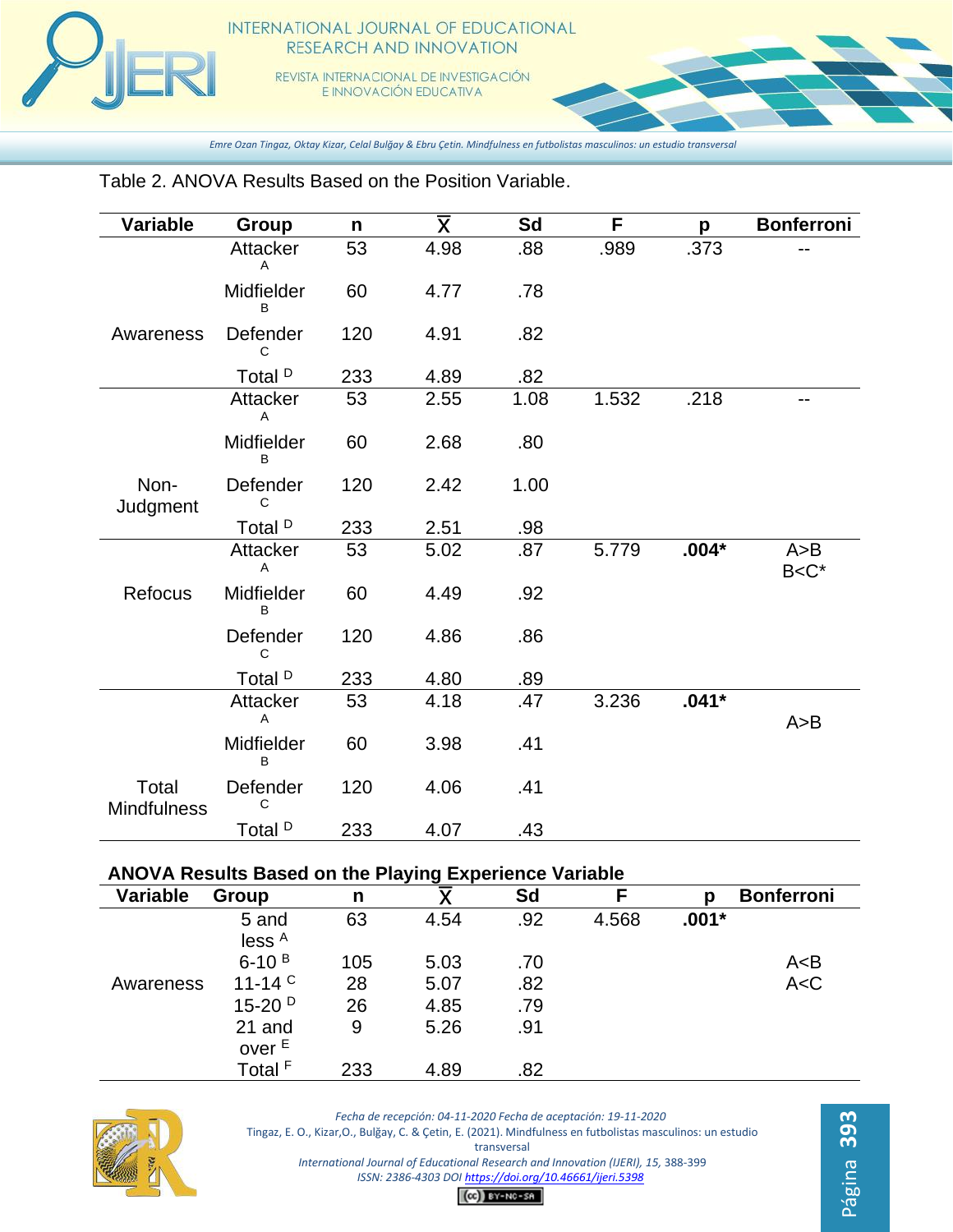

#### INTERNATIONAL JOURNAL OF EDUCATIONAL RESEARCH AND INNOVATION

REVISTA INTERNACIONAL DE INVESTIGACIÓN E INNOVACIÓN EDUCATIVA

|                             | 5 and<br>less <sup>A</sup>  | 63  | 2.74 | .98  | 1.244 | .293    | --    |
|-----------------------------|-----------------------------|-----|------|------|-------|---------|-------|
|                             | $6-10B$                     | 105 | 2.43 | .96  |       |         |       |
| Non-                        | 11-14 $C$                   | 28  | 2.43 | .85  |       |         |       |
| Judgment                    | $15-20^{D}$                 | 26  | 2.50 | 1.10 |       |         |       |
|                             | 21 and<br>over <sup>E</sup> | 9   | 2.24 | 1.06 |       |         |       |
|                             | Total <sup>F</sup>          | 233 | 2.51 | .98  |       |         |       |
|                             | 5 and<br>less <sup>A</sup>  | 63  | 4.48 | .80  | 3.830 | $.005*$ |       |
| Refocus                     | $6-10^{B}$                  | 105 | 4.90 | .95  |       |         | A < B |
|                             | 11-14 $C$                   | 28  | 4.99 | .87  |       |         | A < E |
|                             | $15-20^{D}$                 | 26  | 4.75 | .80  |       |         |       |
|                             | 21 and<br>over <sup>E</sup> | 9   | 5.42 | .69  |       |         |       |
|                             | Total <sup>F</sup>          | 233 | 4.80 | .89  |       |         |       |
|                             | 5 and<br>less <sup>A</sup>  | 63  | 3.92 | .45  | 3.350 | $.011*$ |       |
|                             | $6 - 10^{B}$                | 105 | 4.12 | .40  |       |         |       |
| Total<br><b>Mindfulness</b> | 11-14 $^{\circ}$            | 28  | 4.16 | .43  |       |         | A < B |
|                             | $15-20D$                    | 26  | 4.03 | .42  |       |         |       |
|                             | 21 and<br>over <sup>E</sup> | 9   | 4.31 | .42  |       |         |       |
|                             | Total <sup>F</sup>          | 233 | 4.07 | .43  |       |         |       |

\**p<.05*

When the t-test results in Table 1 based on the Amateur/Professional variable were examined, it was observed that there was no statistically significant difference in the sub-dimensions of Refocus (t=-1.898, p> .05), Non-Judgment (t=1.431, p> .05) and Total (t=-1.723, p> .05). In the Awareness sub-dimension ( $t = -2.360$ ,  $p < .05$ ), a statistically significant difference was observed. This difference occurred in favor of the professional players. In terms of the Performing Mental Training variable, a statistically significant difference was observed in the sub-dimensions of Refocus (t=2.487, p< .05), Awareness (t=2.495, p< .05) and Total (t=2.568, p< .05). This difference occurred in favor of the answer "Yes". No statistically significant difference was observed in the Non-Judgment (t=-.655, p> .05) sub-dimension. In terms of the History of Receiving Mentorship, Psychological Performance Counselling or Therapy from a Sports Psychologist variable, a statistically significant difference was observed in the subdimensions of Refocus (t=2.604,  $p$ < .05), Awareness (t=2.081,  $p$ < .05) and Total (t=2.534, p< .05). This difference occurred in favor of the answer "Yes". No statistically significant difference was observed in the Non-Judgment (t=-.655, p> .05) sub-dimension.

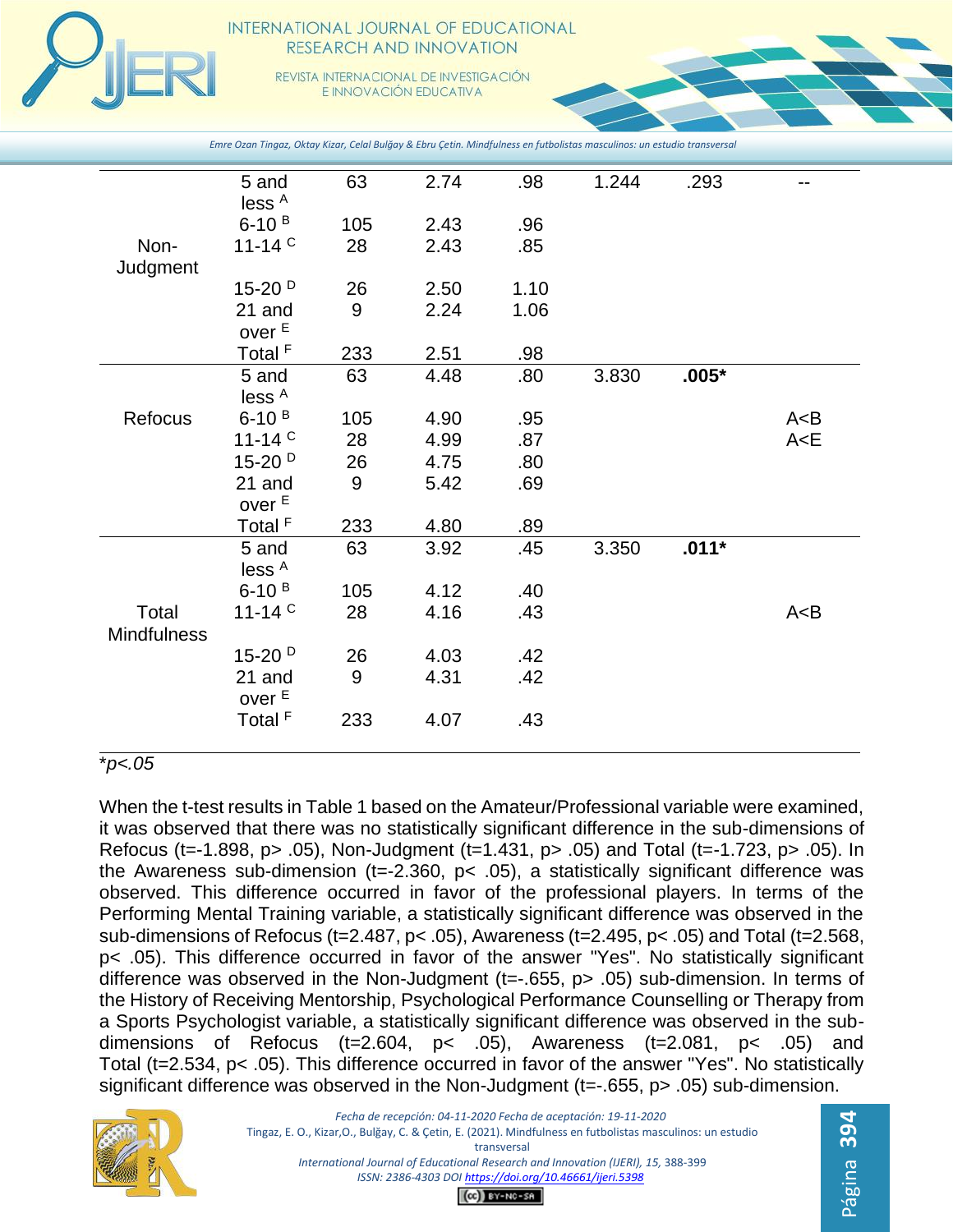

*Emre Ozan Tingaz, Oktay Kizar, Celal Bulğay & Ebru Çetin. Mindfulness en futbolistas masculinos: un estudio transversal*

When the ANOVA results in Table 2 based on the Position variable were examined, it was observed that there was no statistically significant difference in the sub-dimensions of Awareness (F= .989,  $p$  > .05) and Non-Judgment (F=1.532,  $p$  > .05). In the sub-dimensions of Refocus (F=5.779, p< .05) and Total (F=3.236, p< .05), a statistically significant difference was observed. This difference occurred in favor of Group A between Groups A and B, and in favor of Group C between Groups B and C in the Refocus sub-dimension, and in favor of Group A between Groups A and B in the Total sub-dimension. In terms of the Playing Experience variable, a statistically significant difference was observed in the sub-dimensions of Awareness (F=4.568, p< .05), Refocus (F=3.830, p< .05) and Total (F=3.350, p< .05). This difference occurred in favor of Group B between Groups A and B, and in favor of Group C between Groups A and C in the Awareness sub-dimension, in favor of Group B between Groups A and B, and in favor of Group E between Groups A and E in the Refocus subdimension, and in favor of Group B between Groups A and B in the Total sub-dimension. No statistically significant difference was observed in the Non-Judgment (F=1.244, p> .05) subdimension.

## **4. Discussion.**

In the present study, the mindfulness levels of male soccer players playing for various clubs in Turkey were examined based on their amateur/professional status, position, playing experience, history of receiving mentorship, psychological performance counselling or therapy from a sports psychologist, and status of performing mental training. It was found that while the professional soccer players had higher awareness levels compared to amateur players, there was no significant difference between them in terms of non-judgment and refocus. Awareness, which is the most fundamental aspect of mindfulness, enables soccer players to notice the feelings they labeled as pleasant or unpleasant, their mental flutters or physical sensations (Kabat-Zinn, 2013). At this point, it can be said that awareness is the precursory structure for athletes to cope with challenging psychological conditions. Considering that they are under greater pressure compared to amateur athletes, it can be considered that professional athletes develop awareness as a defense mechanism to stay professional and to improve their performance. It can also be said that advisory support from sports psychologists, mentors or psychological performance consultants, to which professional athletes have more access compared to amateur athletes, may lead them to develop awareness.

According to another finding of the present study, it was observed that athletes who received advisory support from sports psychologists, mentors or athletic performance consultants had higher levels of awareness and mindfulness and more success in the Refocus sub-dimension. At this point, it can be said that receiving psychological support will increase the mindfulness levels of athletes. Considering the information above, it is not surprising that professional soccer players were found to have higher mindfulness levels compared to amateur soccer players. In the related literature, no study was found comparing the mindfulness level of professional and amateur athletes. However, in a previous study examining the athletic success tendencies of professional and amateur athletes, it was revealed that professional athletes were more task-oriented compared to amateur athletes (Skordilis, Gavriilidis,



*Fecha de recepción: 04-11-2020 Fecha de aceptación: 19-11-2020* Tingaz, E. O., Kizar,O., Bulğay, C. & Çetin, E. (2021). Mindfulness en futbolistas masculinos: un estudio transversal *International Journal of Educational Research and Innovation (IJERI), 15,* 388-399 *ISSN: 2386-4303 DO[I https://doi.org/10.46661/ijeri.5398](https://doi.org/10.46661/ijeri.5398)*

 $(G)$  BY-NC-SA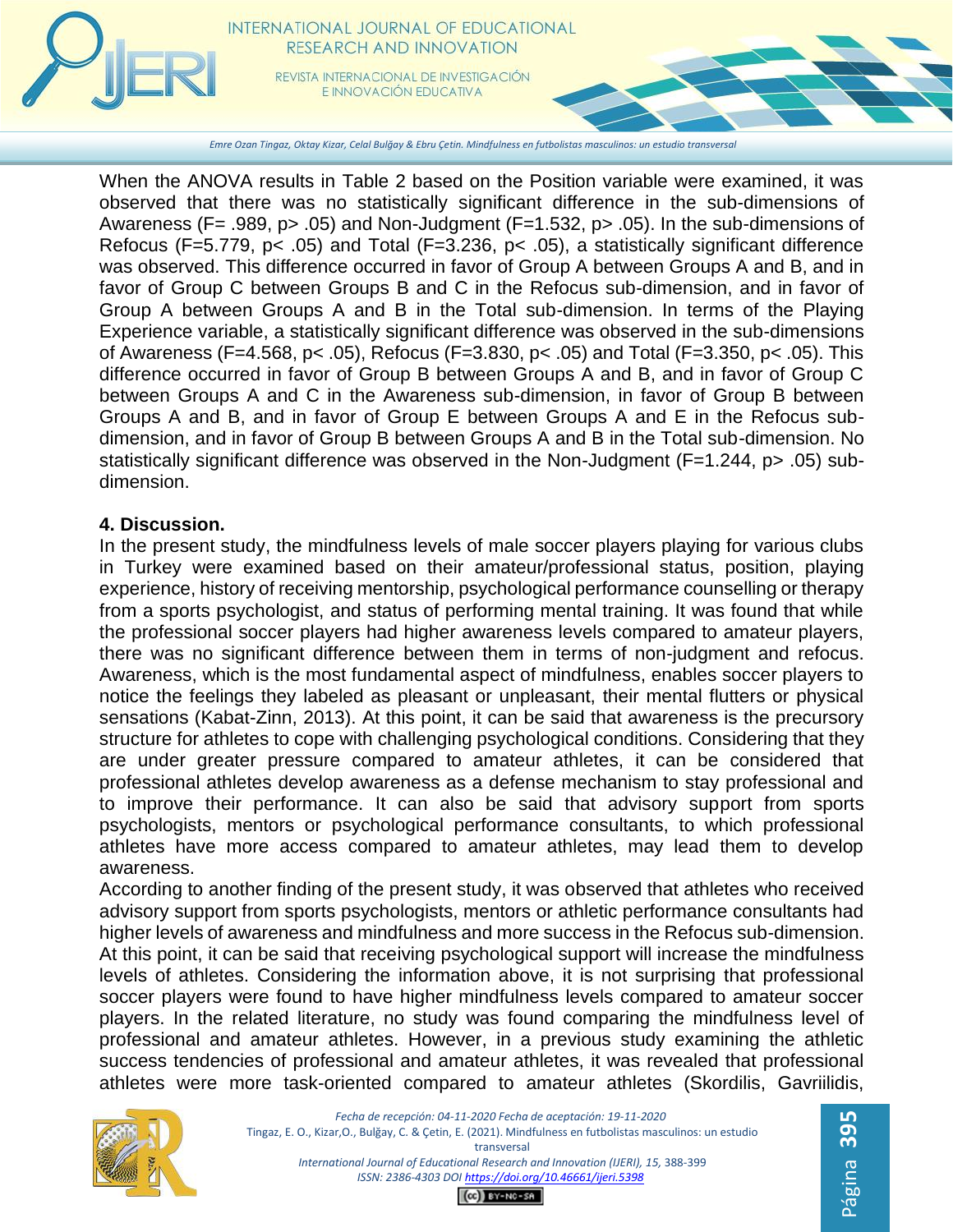

*Emre Ozan Tingaz, Oktay Kizar, Celal Bulğay & Ebru Çetin. Mindfulness en futbolistas masculinos: un estudio transversal*

Charitou & Asonitou, 2003). In another study conducted with university student-athletes, it was found that awareness was a predictor of task orientation (McCarthy, 2011). In this context, it can be considered that the high awareness levels of professional athletes may enable them to develop a task-oriented personality.

It was also found that mental training was related to high awareness, mindfulness and refocus. According to Horst (2010), the work of training the mental aspects of athletic performance should start with improving mindfulness. Considering that mental training is a way to improve the inner awareness of athletes, its relationship with mindfulness has been attracting interest from researchers. As a result of this, it is observed that modern mental training programs for athletes are based on mindfulness (Kaufman, Glass & Pineau, 2018). While breathing and meditation play an important role in traditional mental training programs (Ungerleider, 2005), the fact that breathing exercises and meditation are included among the main elements of mindfulness (Kabat-Zinn, 2009) indicates a significant common point between the two structures. Athletes who perform mental training are able to focus on their breathing and refocus on the present moment by collecting their attention. Although no studies were found in the related literature examining this direct relationship with mindfulness, it was previously reported that mindfulness-based mental training programs improved the flow and athletic confidence of athletes (Kaufman, Glass & Arnkoff, 2009). It can be said that flow and athletic confidence are grounded in mindfulness.

It was determined that attackers and defenders were more successful in terms of refocusing compared to midfielders. Refocus can be considered as the actional aspect of mindfulness. It can be considered that soccer players can improve their morale on the pitch through refocusing. At this point, it can be said that while the mistakes made by attackers and defenders may stand out, the mistakes of midfielders are relatively more tolerable. The fact that attackers and defenders are more successful compared to midfielders in terms of refocusing can be attributed to this.

In terms of playing and training experience, it was determined that awareness, mindfulness and refocus increased in direct proportion to playing experience. It is thought that athletes with more experience have higher levels of mindfulness due to the fact that not only physical skills but also psychological skills develop in line with playing experience. Accordingly, soccer players with more playing experience have a lower motivation to display strength (Turhan, 2009), higher self-esteem (Aydoğan, 2016) and a greater rate of using imagination in sports (Miçooğulları, Kirazcı & Özdemir, 2009). These factors may be considered as obstacles to mindfulness for athletes with less experience.

## **5. Conclusion.**

In conclusion, the mindfulness levels of male soccer players were examined based on different variables. It was observed that the most distinct difference occurred based on the participants' amateur/professional status. The high mindfulness levels of professional athletes are attributed to the fact that they regard soccer as their occupation and therefore embark on the game more intensely. In addition to this, considering the importance of professional players' performance in the great soccer industry, various other factors may contribute to the increase of mindfulness. Among these, the leading factor is the opportunity of players to receive support



*Fecha de recepción: 04-11-2020 Fecha de aceptación: 19-11-2020* Tingaz, E. O., Kizar,O., Bulğay, C. & Çetin, E. (2021). Mindfulness en futbolistas masculinos: un estudio transversal *International Journal of Educational Research and Innovation (IJERI), 15,* 388-399 *ISSN: 2386-4303 DO[I https://doi.org/10.46661/ijeri.5398](https://doi.org/10.46661/ijeri.5398)*  $CO$  $EY-NC-SA$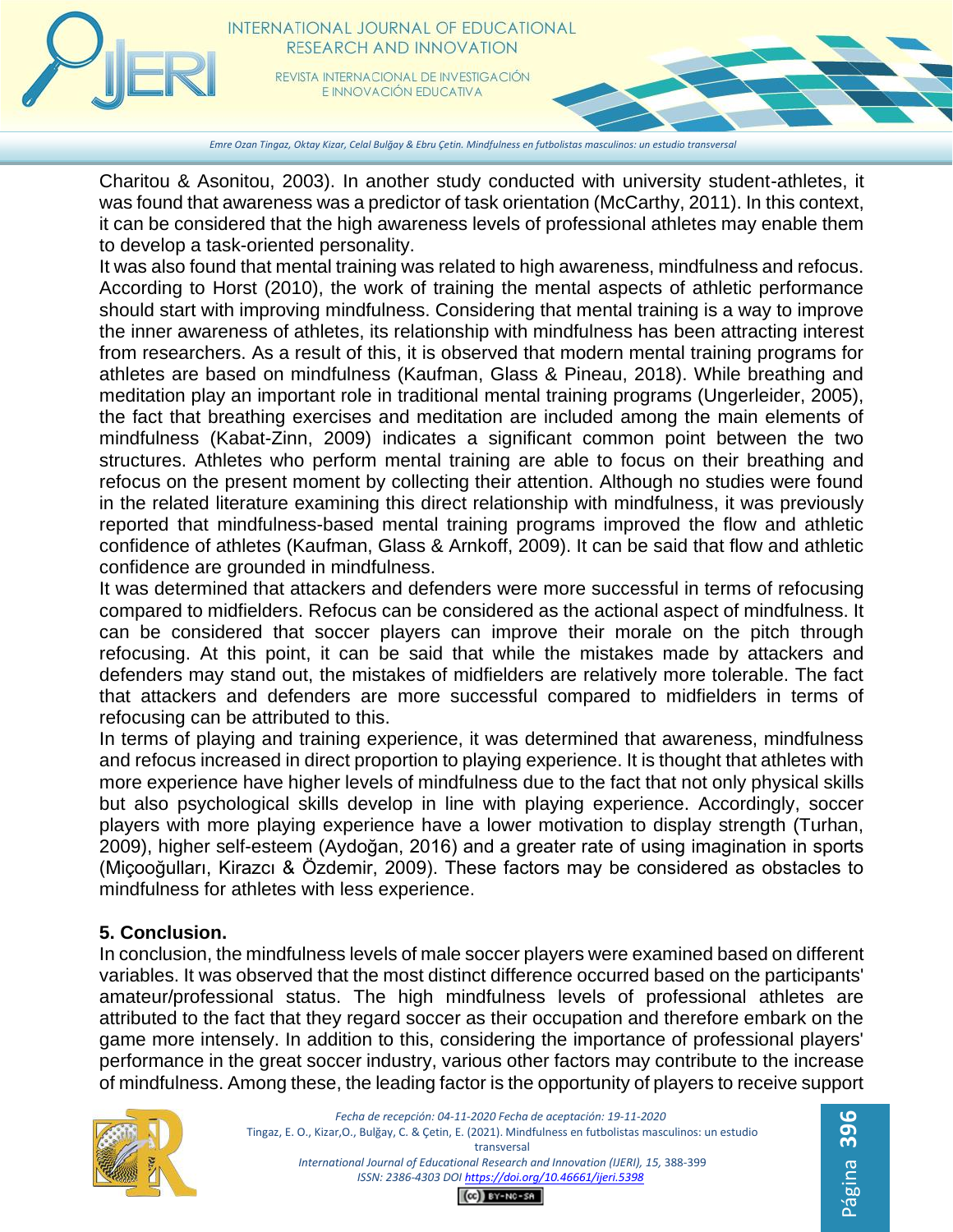

*Emre Ozan Tingaz, Oktay Kizar, Celal Bulğay & Ebru Çetin. Mindfulness en futbolistas masculinos: un estudio transversal*

from mentors, sports psychologists or psychological performance counselors. In the present study, it was determined that players who received such advisory help had higher mindfulness levels compared to those who did not. Statistically significant differences were observed based on the variables of playing experience and position. While athletes achieve higher motivation towards their occupation and develop many skills as their experience increases, it can also be said that the development of their psychological skills also plays a role. Finally, in the evaluated based on the position of the players, it was determined that attackers, whose playing style is more result-oriented and memorable, had the highest mindfulness levels. Considering that the game quality in soccer may vary based on the presence of players with more experience in professional leagues and particularly attackers, the relationship between players' performances and mindfulness levels can be understood more clearly.

# **6. Limitations and Recommendations.**

The findings of this study have to be seen in light of some limitations. The current research includes only male soccer players. However, it may be considered to study with female soccer players and different sports branches. The results are limited to the current sample group in the light of self-report measurement tools. Qualitative research methods can also be added to future studies.

## **References**

- Aydoğan, H. (2016). Examining Self-Esteem of Professional Football Players in terms of some Variables *Journal of Sport Culture and Science*, *4*(Special Issue 1), 278-290.
- Bulğay, C., Tingaz, E. O., Bayraktar, I., & Çetin, E. (2020). Athletic performance and mindfulness in track and field athletes. *Current Psychology*, 1-8. <https://doi.org/10.1007/s12144-020-00967-y>
- Bühlmayer, L., Birrer, D., Röthlin, P., Faude, O., & Donath, L. (2017). Effects of mindfulness practice on performance-relevant parameters and performance outcomes in sports: A meta-analytical review. *Sports Medicine*, 47(11), 2309-2321. <https://doi.org/10.1007/s40279-017-0752-9>
- Cohen, J. (1988). *Statistical Power Analysis for the Behavioral Sciences* (2. Edition). NJ: Erbbaum.
- Deyo, M., Wilson, K. A., Ong, J., & Koopman, C. (2009). Mindfulness and rumination: Does mindfulness training lead to reductions in the ruminative thinking associated with depression? *Explore, 5*(5), 265-271.<https://doi.org/10.1016/j.explore.2009.06.005>
- Gustafsson, H., Skoog, T., Davis, P., Kenttä, G., & Haberl, P. (2015). Mindfulness and its relationship with perceived stress, affect, and burnout in elite junior athletes. *Journal of Clinical Sport Psychology, 9*(3), 263-281.<https://doi.org/10.1123/jcsp.2014-0051>
- Hayes, S. C., Strosahl, K. D., & Wilson, K. G. (2009). *Acceptance and commitment therapy*. Washington, DC: American Psychological Association.
- Horst, E. (2010). *Maximum climbing: mental training for peak performance and optimal experience*. Guilford: Rowman & Littlefield.



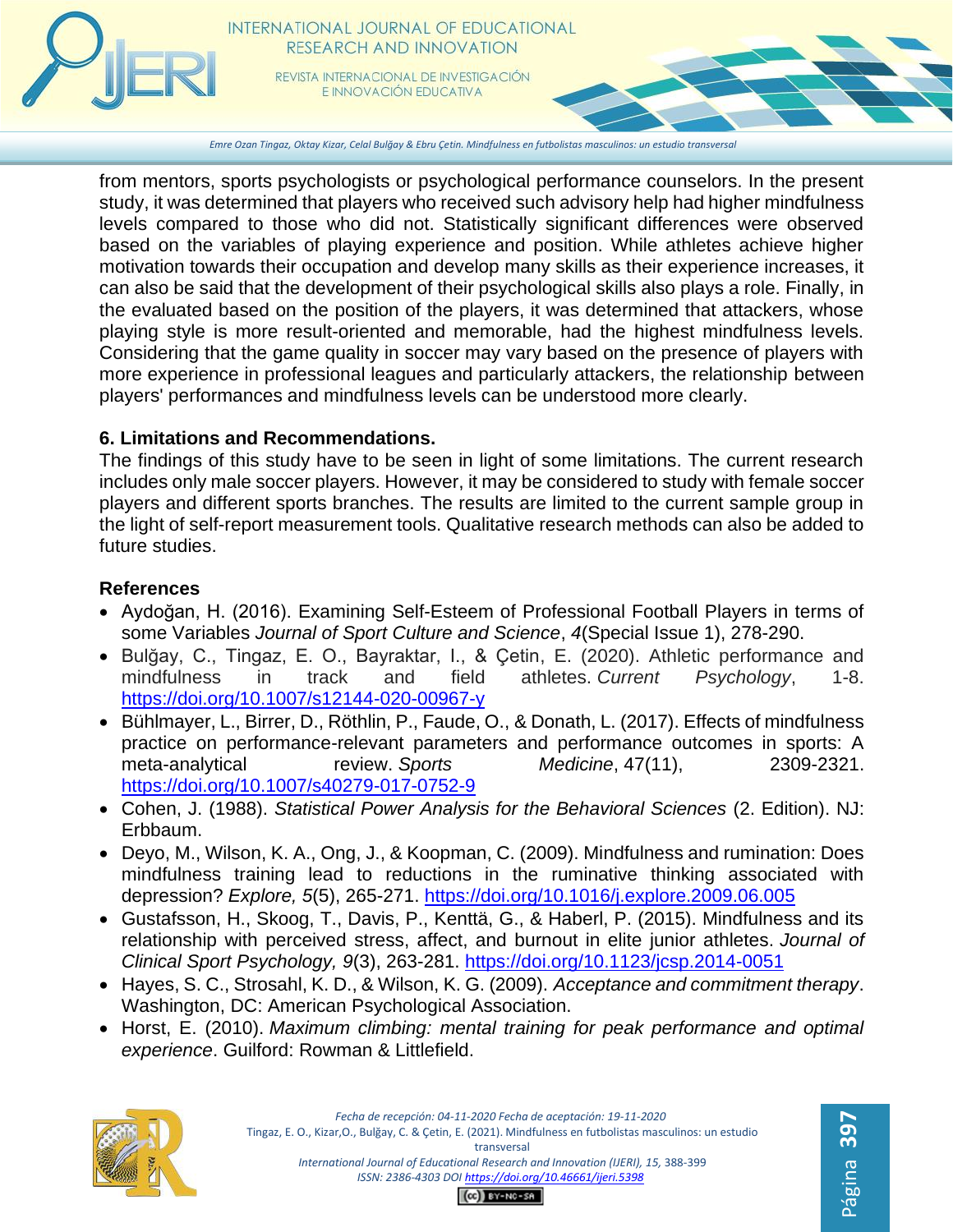

*Emre Ozan Tingaz, Oktay Kizar, Celal Bulğay & Ebru Çetin. Mindfulness en futbolistas masculinos: un estudio transversal*

- Kabat-Zinn, J. (1982). An outpatient program in behavioral medicine for chronic pain patients based on the practice of mindfulness meditation: Theoretical considerations and preliminary results. *General Hospital Psychiatry, 4*, 33–47.
- Kabat-Zinn, J., & Hanh, T. N. (2009). *Full catastrophe living: Using the wisdom of your body and mind to face stress, pain, and illness.* Delta.
- Kabat‐Zinn, J. (2003). Mindfulness‐based interventions in context: past, present, and future. *Clinical Psychology: Science and Practice, 10*(2), 144-1. <https://doi.org/10.1093/clipsy.bpg016>
- Kaiseler, M., Poolton, J. M., Backhouse, S. H., & Stanger, N. (2017). The relationship between mindfulness and life stress in student-athletes: The mediating role of coping effectiveness and decision rumination. *The Sport Psychologist, 31*(3), 288-298. <https://doi.org/10.1123/tsp.2016-0083>
- Karasar, N. (2017). *Bilimsel araştırma yöntemleri: kavramlar, teknikler ve ilkeler* (27. Baskı), Ankara: Nobel.
- Kaufman, K. A., Glass, C. R., & Arnkoff, D. B. (2009). Evaluation of Mindful Sport Performance Enhancement (MSPE): A new approach to promote flow in athletes. *Journal of Clinical Sport Psychology, 3*(4), 334-356.<https://doi.org/10.1123/jcsp.3.4.334>
- Kaufman, K. A., Glass, C. R., & Pineau, T. R. (2018). *Mindful sport performance enhancement: Mental training for athletes and coaches.* American Psychological Association. http://dx.doi. org/10.1037/0000048-001
- Kline, R. B. (2011). *Methodology in the Social Sciences. Principles and practice of structural equation modeling* (3rd ed.). New York, NY, US: Guilford Press.
- McCarthy, J. J. (2011). Exploring the relationship between goal achievement orientation and mindfulness in collegiate athletics. *Journal of Clinical Sport Psychology*, *5*(1), 44-57. <https://doi.org/10.1123/jcsp.5.1.44>
- Miçooğulları, O., Kirazcı, S., & Özdemir, R. A. (2009). Determination of Sport Imagery Types and Levels with Respect to Soccer Playing Experience. *Turkish Journal of Sports Medicine*, *44*(1), 001-008.
- Moen, F., Abrahamsen, F., & Furrer, P. (2015). The effects from mindfulness training on Norwegian junior elite athletes in sport. *International Journal of Applied Sports*  Sciences, 27(2), 98-113. Retrieved from: <http://www.sports.re.kr/eng/05publication/Callforpaper.jsp>
- Pineau, T. R., Glass, C. R., & Kaufman, K. A. (2014). *Mindfulness in sport performance.* The Wiley Blackwell handbook of mindfulness, 1004-1033. <https://doi.org/10.1002/9781118294895.ch52>
- Reibel, D. K., Greeson, J. M., Brainard, G. C., Rosenzweig, S. (2001). Mindfulness-based stress reduction and health-related quality of life in a heterogeneous patient population. *General Hospital Psychiatry, 23*(4), 183-192. [https://doi.org/10.1016/S0163-](https://doi.org/10.1016/S0163-8343(01)00149-9) [8343\(01\)00149-9](https://doi.org/10.1016/S0163-8343(01)00149-9)
- Scott-Hamilton, J., Schutte, N. S., & Brown, R. F. (2016). Effects of a mindfulness intervention on sports‐anxiety, pessimism, and flow in competitive cyclists. *Applied Psychology: Health and Well*‐*Being, 8*(1), 85-103. <https://doi.org/10.1111/aphw.12063>